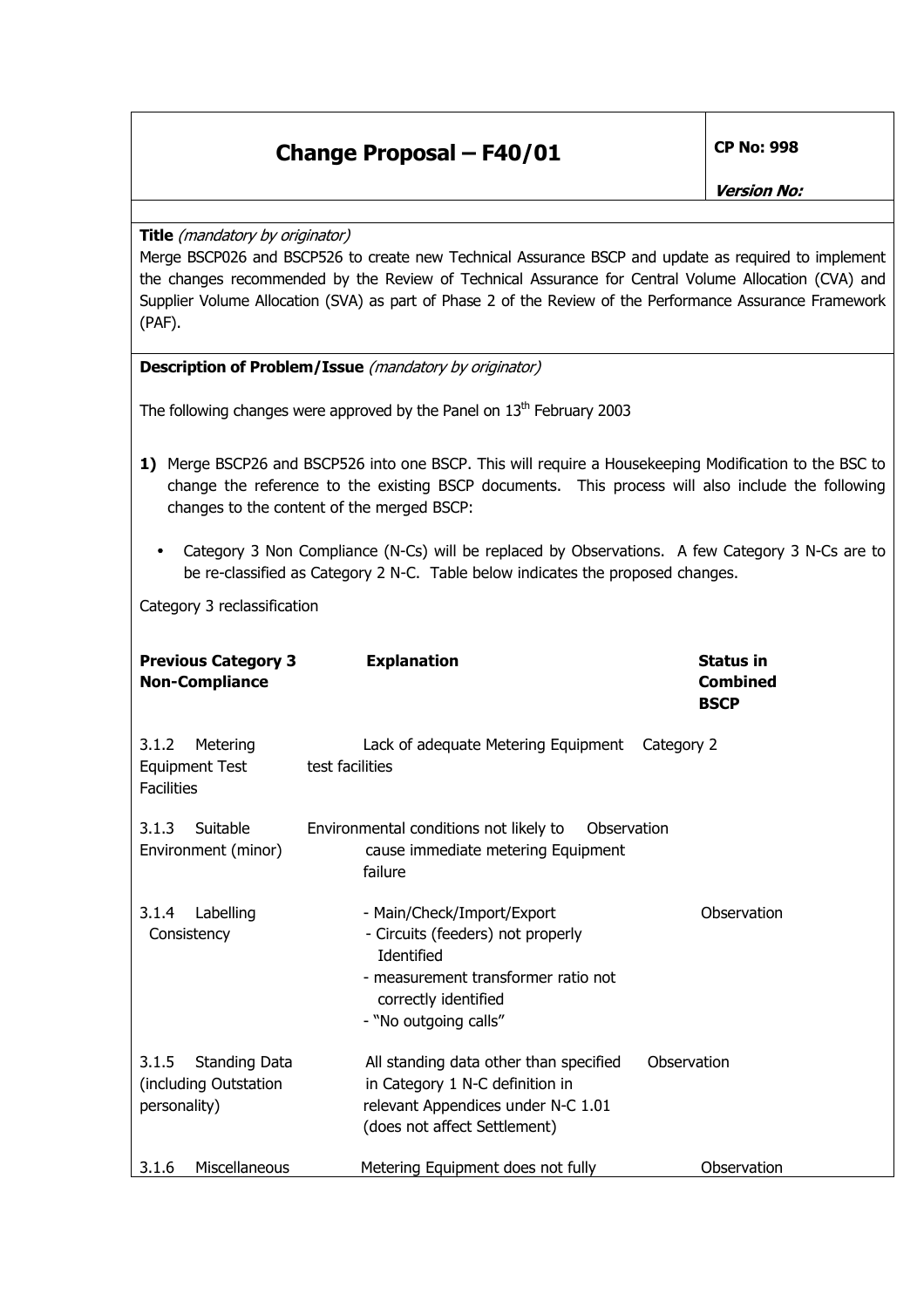| <b>Change Proposal - F40/01</b>                             |                                                                       | <b>CP No: 998</b> |                    |
|-------------------------------------------------------------|-----------------------------------------------------------------------|-------------------|--------------------|
|                                                             |                                                                       |                   | <b>Version No:</b> |
|                                                             | Comply with CoP Specification                                         | or Category2      |                    |
| <b>Timing Reference</b><br>3.1.7<br><b>Within Tolerance</b> | Meter / outstation clock within<br>tolerance defined in table in BSCP | Category 2        |                    |

- The Expert Group highlighted the requirement that any updated BSCP should recognise that rectification action could not, in many cases, be completed within 10 or 15 working days. As such the process should address the need to issue a rectification plan within a specified timescale and outline an appropriate process to ensure progress is monitored by ELEXON against this plan and that issues of under-performance are dealt with appropriately by ELEXON.
- The Expert Group agreed that it would be beneficial if there was a quick and efficient Appeals process in place. The proposed approach involves three stages of appeal, initially to the TAA. This is escalated to ELEXON and finally to the Performance Assurance Board if the Registrant is still unhappy with the decision. Supporting evidence will be required and specific timings are attached to completing tasks.
- Any anomalies between BSCPs should be rectified when documents are merged e.g. BSCP526 mentions notifying the MOA as well as the Supplier of Non-Compliances, BSCP26 only mentions Registrant. This point was also re-emphasised during discussions about communication and the need to issue N-C, not only to Supplier/Registrant, but also to the person who can undertake necessary rectification. Supplier / Registrant will still be the person responsible for successful rectification.
- **2)** Seek to move to quarterly SMRS extracts: It was recognised that only obtaining refreshes from Distribution Businesses of SMRS information based on the dates of 15th January and 15th July made it difficult to identify who supplied the customer, due to data being out of date. It was concluded that if this could be done on a quarterly basis, then it would be easier to identify who now owned that customer and was responsible for the rectification of any outstanding Non-Compliances. It was recognised that this might put an extra burden on Distribution Businesses, and if this was an onerous task for them, then an alternative would be to move to two dates which would capture major sales rounds i.e. 15th April and 15th October. This will require an MRA change request to be made, which can be done by ELEXON, since they are a signatory to the MRA.
- **3)** The Expert Group agreed that the introduction of a 'Specific Group' for SVA would provide a more focused and flexible Technical Assurance process. This new group could be considered a representative sample of the more complex metering systems where errors may be more likely to occur, and would be agreed with PAB each year to provide a flexible approach. This would be considered a subset of the wider representative sample as defined in Section L of the Code. The proposed approach is outlined in Attachment 1.
- **4)** An integrated approach to Non-Intrusive testing was agreed. This was structured as follows:

A requirement of the TAA during a Site visit is to establish that the Settlement Meter is recording energy flows correctly. The ideal method for this is through primary injection however, it is recognised that this is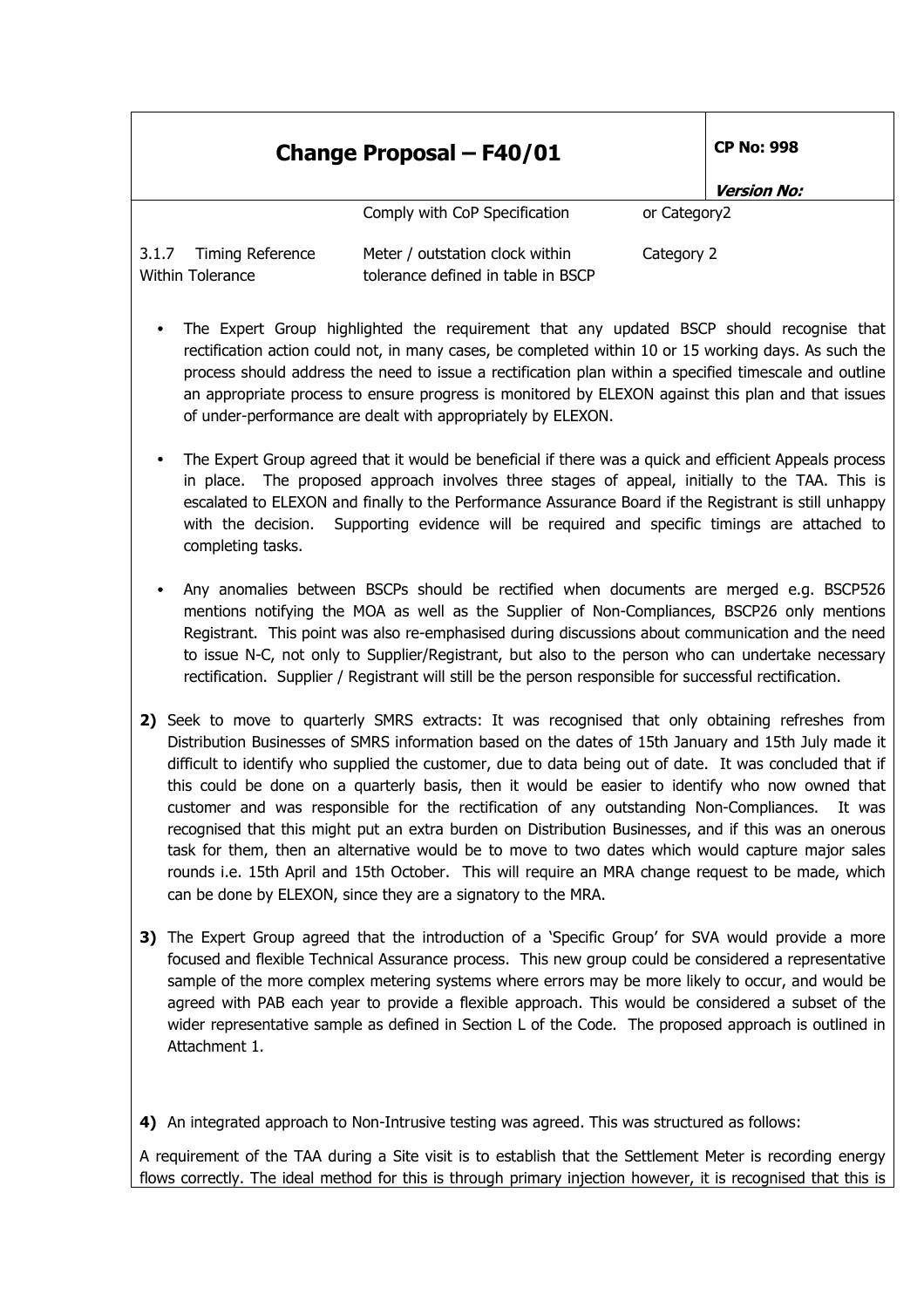## **Version No:**

usually not practical and the following steps outline the requirements where primary injection is not possible.

The requirements involve work to be carried out by the TAA, who is required to ensure that adequate competency requirements are fulfilled. The tests required are listed below in order of preference as follows:

- 1. The instantaneous demand shall be compared to the Meter's instantaneous demand reading for the same period e.g. Prevailing Load Check; or
- 2. An alternative measurement shall be used to compare with that of the equivalent from the Settlement Meter; or
- 3. The MOA shall provide the TAA with appropriate commissioning records. The TAA is required to establish that these details sufficiently verify that the Metering System has been proven to be operating correctly during commissioning; or
- 4. In the event that none of the above  $(1 3)$  is possible, the TAA will notify BSCCo giving the reasons.(This reflects the fact that other tests will add no value)

The TAA shall provide suitable test equipment to carry out the above tests and shall be responsible for connecting this equipment.

Typical tests, will be provided in a circular when the BSCP is implemented.

### Prevailing Load Check

This check is required as a means of establishing the Meter is recording energy appropriately and may identify errors such as a CT/VT ratio mismatch between the Meter and the measurement transformers. The check requires the primary load current to be obtained (usually, using a clamp type current meter).

These readings are used to calculate an instantaneous power value. The same value is obtained from the meter and the two values compared. It is unlikely that these two values will be identical due to fluctuating loads and the assumed applied voltage for example, however it is expected that the two values will be within the range of standard CT/VT ratios thus ensuring the correct operation of the Settlement Metering System.

### Alternative Measurement

Where an alternative measurement is used (such as a customers ammeter or sub meter) for the same primary circuit and a prevailing load check is not possible, it may be possible to utilise readings from that equipment for comparison with the Settlement Metering. The alternate measurement should be independent of that of the Settlement Metering including any measurement transformers.

**5)** Move to considering 'Meter to Bank' impact as follows:

I. Look at Meter Technical Details provided by both the Data Collector (DC) and Meter Operator (MO) and compare with what TAA observed on-site, plus commissioning and the historic proving test information. This is important, as the Data Collector needs to have the correct meter technical details in order to interpret collected data accurately.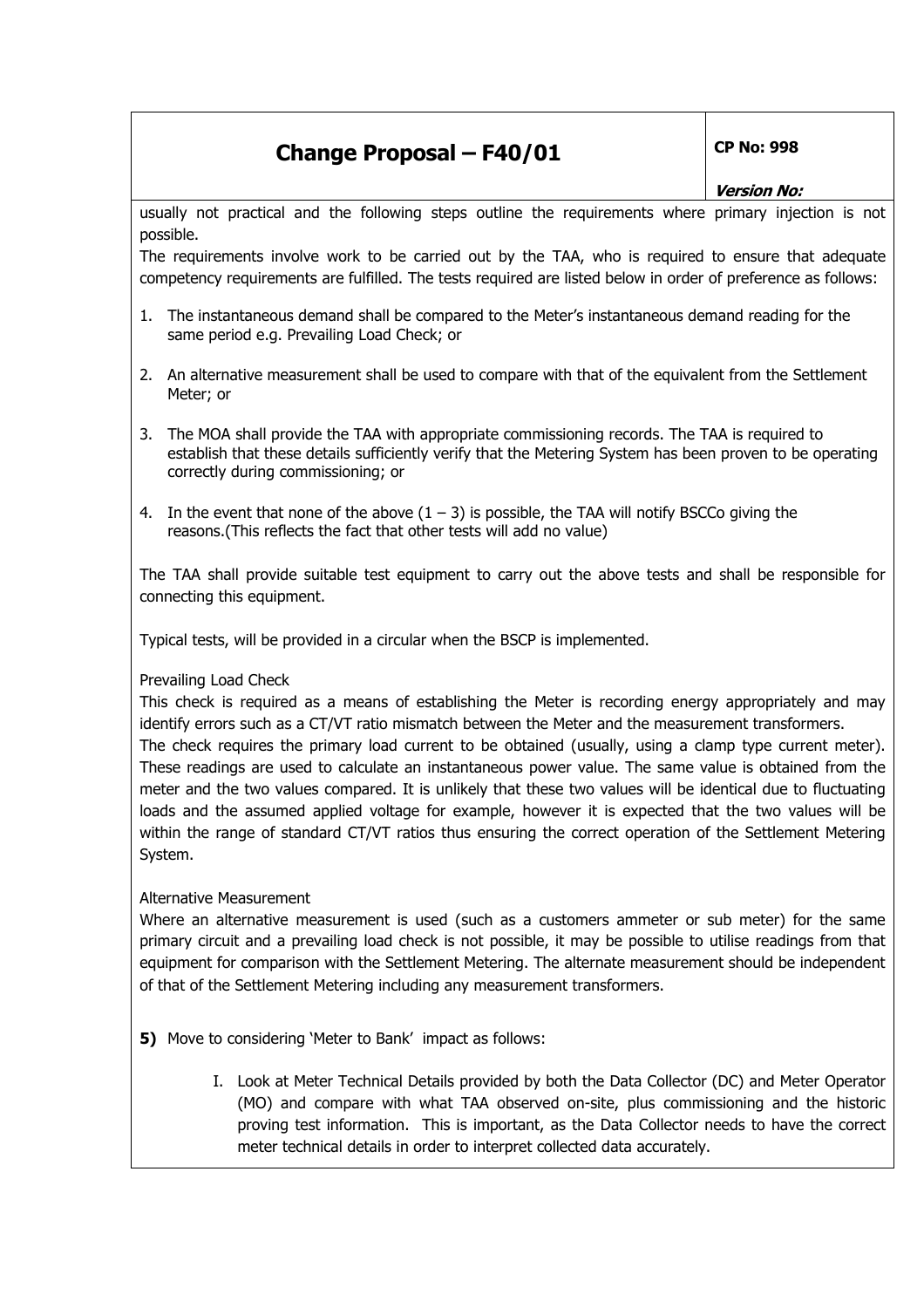#### **Version No:**

- II. Request same ½ hour data from the DC to check the values in Settlement. CVA data can be accessed almost immediately on-site. For SVA there will be a delay associated with requesting data from DC. In both cases one channel will be requested unless a Non Compliance is identified.
- **6)** Estimating Meter Error and Material Settlement Error: A metering system may be recording energy incorrectly due to a non-compliance. However, this metered error may not be passed into Settlement due to validation and estimation activities undertaken as part of normal Settlement processes. The approach presented in Attachment 2 is focused on identifying the potential metered error and making the distinction with a materiality impact that could result from this non-compliance. This facilitates a close link with the recommendations made in NPAB20/233 regarding Changes to the PAB Escalation Cycle.
- **7)** ELEXON should set up a published e-mail list that contains Technical Assurance contacts for all Parties and Party Agents. It was agreed that this list should contain e-mail references that were associated with this function and not specific people, where possible. This might make it easier to maintain going forward.

**Proposed Solution(s) (**mandatory by originator)

BSCP026 and BSCP526 will be merged into one BSCP and the changes described above will be incorporated into the new BSCP.

A 'red-lined' copy of a new BSCP will follow highlighting the changes necessary.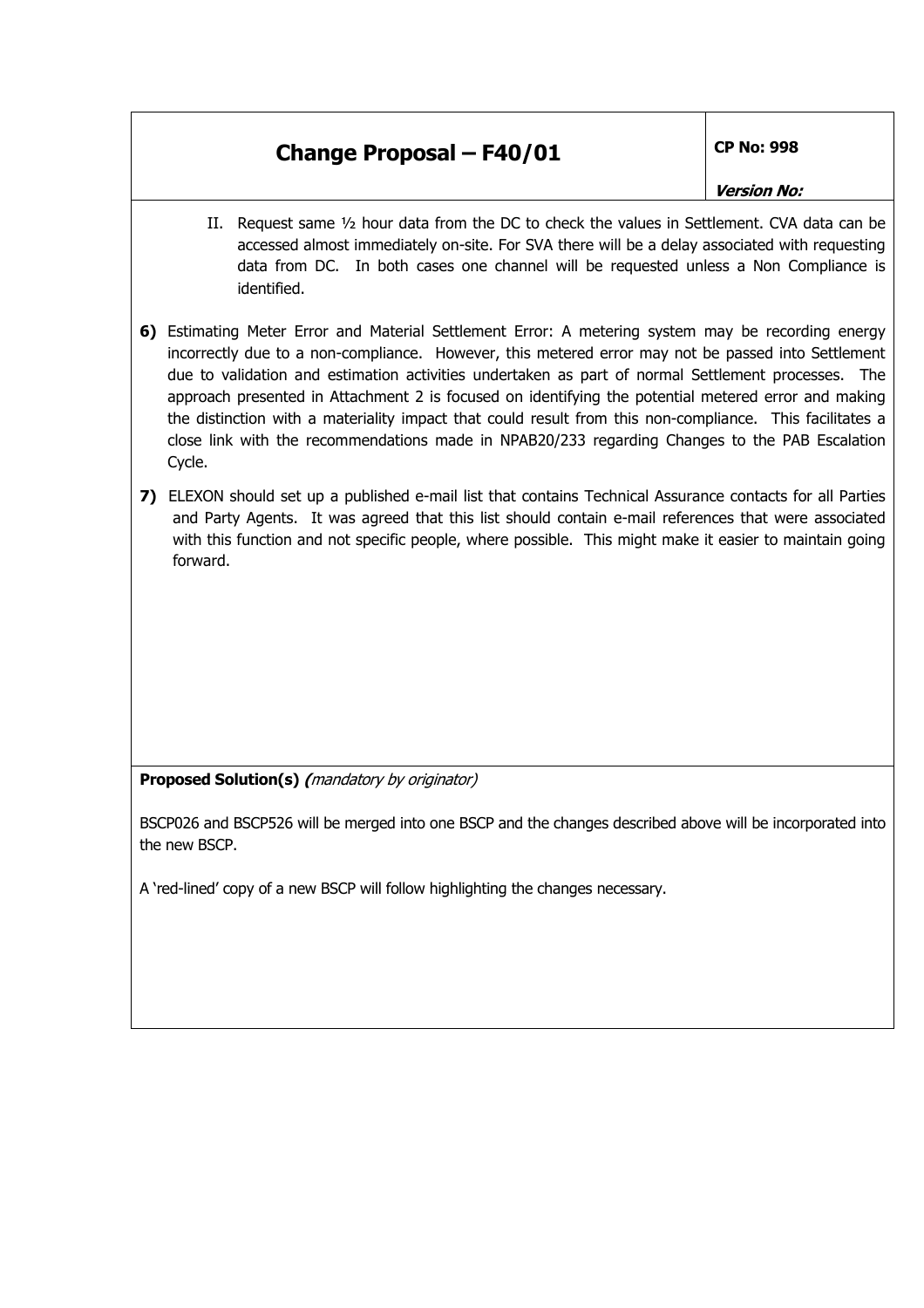**Version No:** 

**Justification for Change** (mandatory by originator)

These changes will

- Provide flexibility and an appropriate level of focus on complex (potentially high value) meters that could have a major impact on settlement if they are correct.
- Focuses on the Materiality impact of the Non-Compliance and uses this to help address actions necessary.
- Reduces the level of effort by ELEXON and the Registrant / Supplier to ensure that Non-Compliances are addressed in a timely fashion.
- Reduces the level of spurious Non-Compliances that can occur.

These changes have been recommended by an Expert Group comprising of representatives from across the industry who have worked with the Technical Assurance for Metering since it was set in place. These recommendations were reviewed and accepted by the PAB and Panel.

### **Configurable Items Potentially Affected by Proposed Solution(s)** (optional by Originator)

Balancing & Settlement Code Changes Necessary:

The Technical Assurance of CVA and SVA Metering Systems will require minor changes to the Code itself. These changes are potentially necessary because of the following:

• A Proposal to Merge BSCP026 (CVA) and BSCP526 (SVA) into one BSCP document means that reference in the Code (Section L) to these individual BSCP documents should be removed.

MRA

MRA 7.5 (Section 27.4.2) will need to be altered to allow for quarterly provision of the Supply Numbers registered by a Supplier on the MPAS Registration System (SMRS).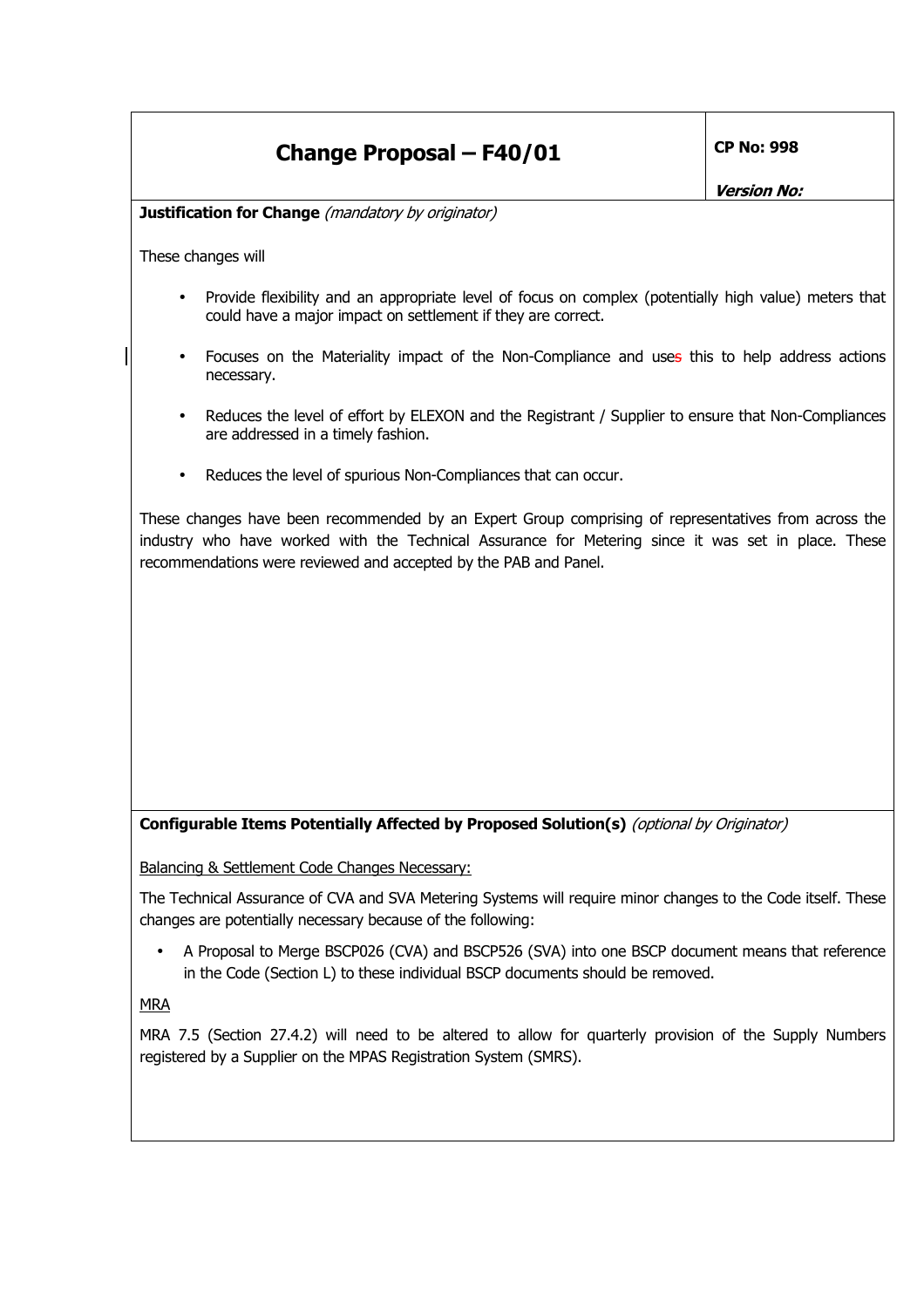| <b>Change Proposal - F40/01</b>                                                      | <b>CP No: 998</b><br><b>Version No:</b> |  |  |  |
|--------------------------------------------------------------------------------------|-----------------------------------------|--|--|--|
| Impact on Core Industry Documents (optional by originator)                           |                                         |  |  |  |
| Need to update any BSCP which references BSCP26 or BSCP526 with merged BSCP details. |                                         |  |  |  |
| Related Changes and/or Projects (mandatory by BSSCo                                  |                                         |  |  |  |
|                                                                                      |                                         |  |  |  |
| Requested Implementation Date (mandatory by originator)                              |                                         |  |  |  |
|                                                                                      |                                         |  |  |  |
| <b>Reason:</b>                                                                       |                                         |  |  |  |
|                                                                                      |                                         |  |  |  |
|                                                                                      |                                         |  |  |  |
|                                                                                      |                                         |  |  |  |
|                                                                                      |                                         |  |  |  |
|                                                                                      |                                         |  |  |  |
| Agreed Release/Implementation Date (mandatory by BSCCo)                              |                                         |  |  |  |
|                                                                                      |                                         |  |  |  |
| <b>Originator's Details:</b>                                                         |                                         |  |  |  |
|                                                                                      |                                         |  |  |  |
|                                                                                      |                                         |  |  |  |
|                                                                                      |                                         |  |  |  |
|                                                                                      |                                         |  |  |  |
|                                                                                      |                                         |  |  |  |
|                                                                                      |                                         |  |  |  |
|                                                                                      |                                         |  |  |  |
| Attachments: Y/N*<br>(If Yes, No. of Pages attached:3)<br>(delete as appropriate)    |                                         |  |  |  |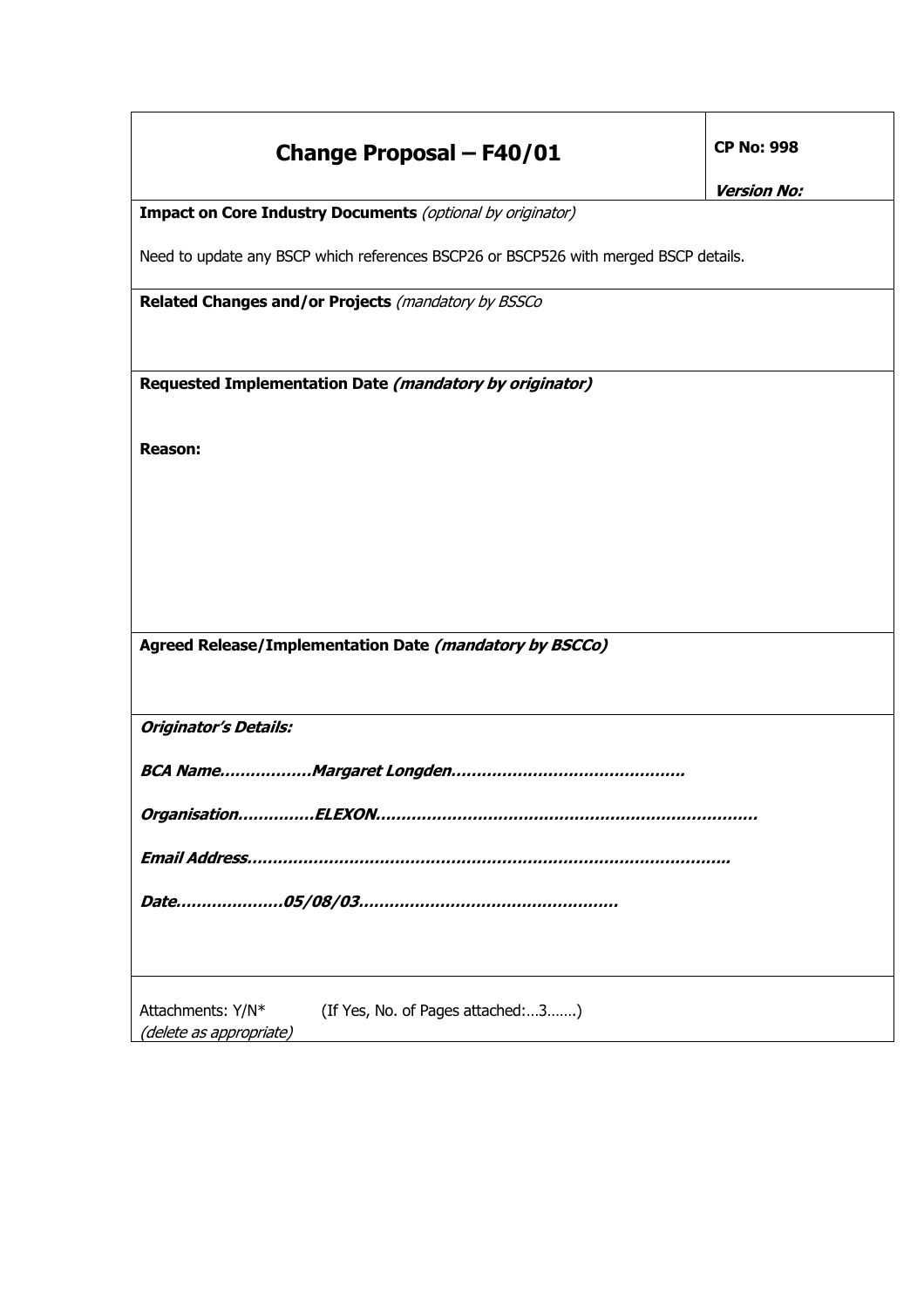### **Attachment 1 – Sampling Metering Systems for Technical Assurance**

#### **Introduction**

Increasing the flexibility of the Technical Assurance (TA) sampling process would enable the Technical Assurance Agent (TAA) to focus on the areas that the Performance Assurance Board (PAB) and the Industry decide have the greatest risk to Settlement. ELEXON recommend that the type and percentage from each group should be set initially as follows:

- 60-80% Representative Sample:
- 10-20% 'Specific Sample';
- 10% Targeted and
- 10% Revisits.

To introduce more flexibility to the process it is planned that the details of the new 'Specific Sample' will be agreed each year by the PAB. The PAB approval will cover both the Metering Systems to be included and the relative percentage size of the sample. For example, this could include Metering Systems with a particular age or type of Metering Equipment. It is envisaged that each Metering System within the specific sample will be checked once every five years. This will enable Technical Assurance to focus on a particular type of Metering System and take a long-term view without being restrained by an out of date sampling methodology.

#### **'Specific Sample' Metering Systems**

This new 'complex metering' sampling group should be identified from following:

I. Code of Practice

The Expert Group recommends that the proportion of Code of Practice (CoP) One, Two and G Metering Systems should be increased. This would significantly expand the visits to Metering Systems recording large amounts of electricity. The Meter Operator (MO) could provide the necessary information because it will be provided by the MO on the enhanced D0268.

In future years the Alpha Codes of Practice could be targeted as a whole.

II. Export Metering Systems

The Expert Group recommends those metering systems that record import and export electricity should be targeted for inspection to ensure that the import and export details have been correctly recorded in Settlement.

The Meter Operator can provide the information to identify these sites via the measurement quantity ID which records active export energy. Assuming that all export metering systems must also be import, these can be identified for inspection. However, although the export MPAN can be identified there is not a robust method of identifying the related import MPAN, the most effective solution is to identify these sites by customer name and address.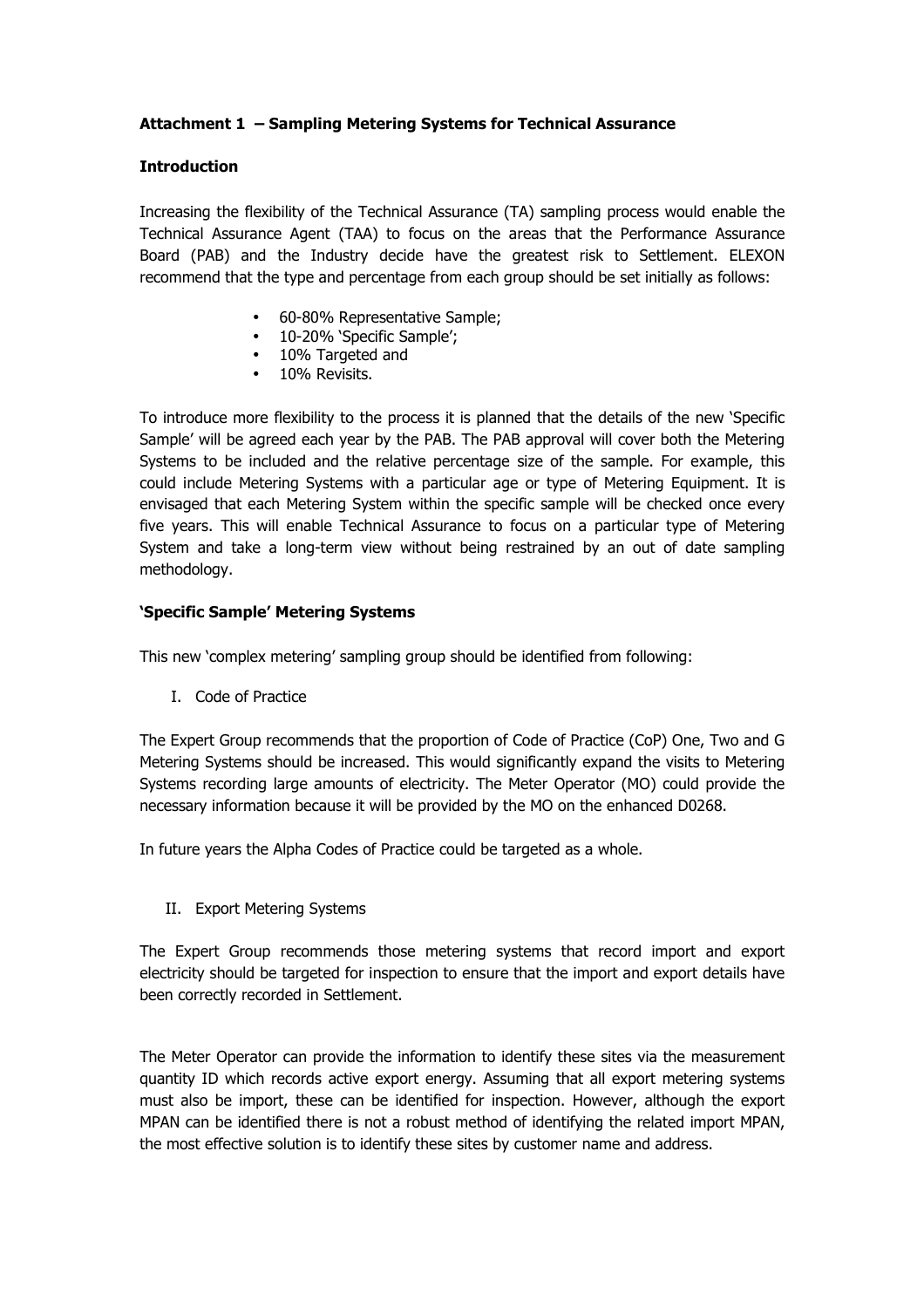#### III. Multi-Feeder Metering Systems

Multi-Feeder Metering Systems have the potential to be incorrectly recorded in settlement and should be targeted for Technical Assurance visits. The Meter Operator can identify these sites with the aid of the Distribution Business.

#### IV. Complex Metering Systems

Complex Metering Systems have a greater potential for error during installation and in recording technical details. Sampling by CoP, Export Metering Systems and Multi-Feeder sites will identify many Complex Metering Systems but not all.

Complex Metering Systems are generally identified as those Metering Systems, which cannot be adequately explained via the D0268, and the Meter Operator provides additional information, which could be provided to the TAA for sampling.